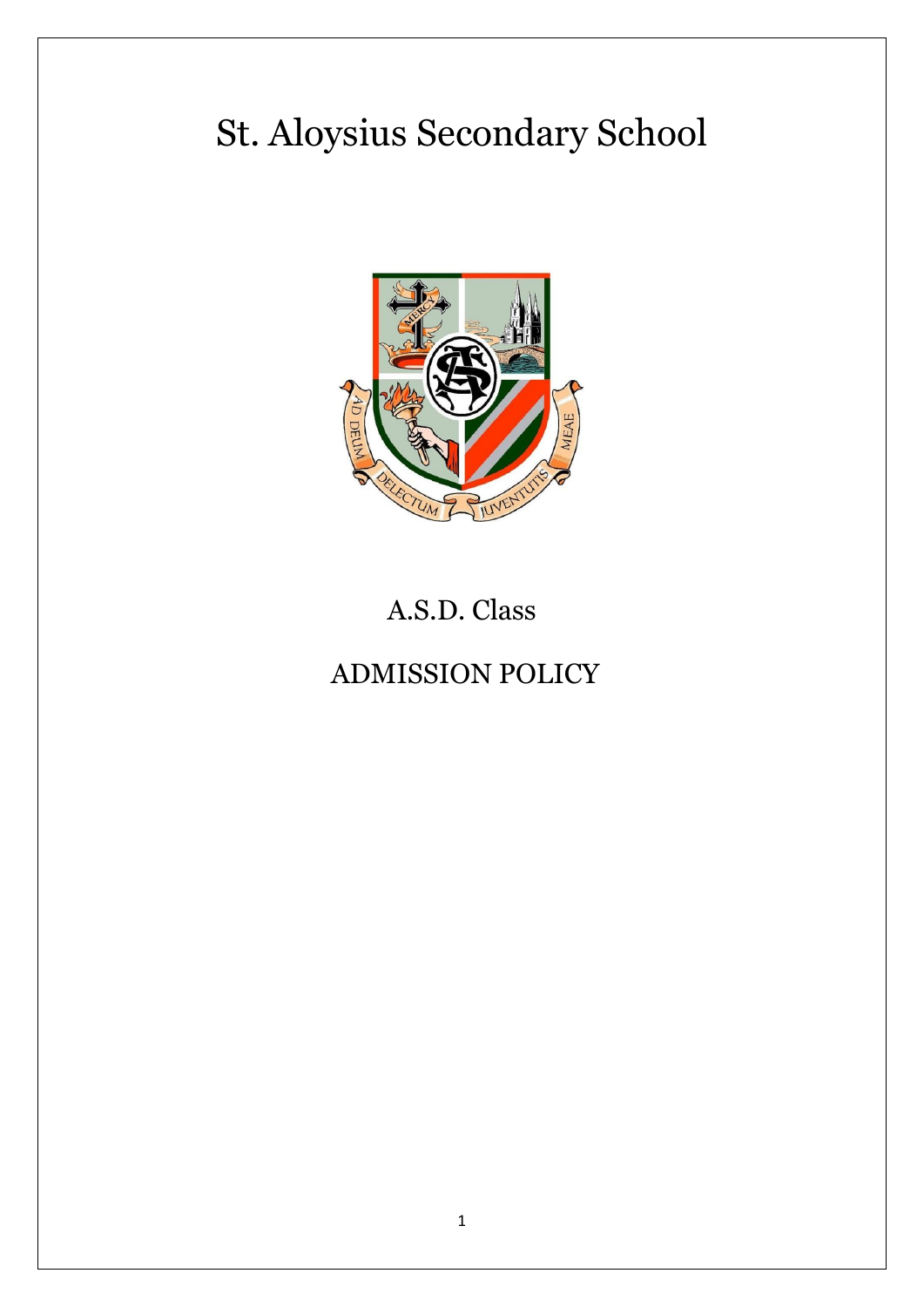# **St Aloysius Secondary School Enrolment Policy for ASD Programme**

#### **1.0 ASD Programme Mission Statement**

The development of an Autistic Spectrum Disorder (ASD) programme in St Aloysius Secondary School is based on the philosophy of educational inclusion such that students with specialised needs should receive their education within the most supportive environment with a focus on realising the full potential of each individual student. The ASD programme in St Aloysius Secondary School will develop the students' life skills and prepare them for life after school in an ever evolving model of best practice.

#### **2.0 St Aloysius Secondary School's ASD Programme:**

- 2.1 Will enrol pupils whose educational needs can be met by the available model of service.
- 2.2 Will give priority in the enrolment policy to students who are already enrolled in St Aloysius Secondary School.
- 2.3 Will (after number 2 above) give priority to applications for enrolment into 1st year of the programme.
- 2.4 Stipulates that a student may not apply for a place in both the mainstream school and St Aloysius Secondary School ASD Programme. An application to the St Aloysius Secondary School ASD Programme carries with it an acknowledgement that said student requires support that can only be provided by participation in our ASD programme.
- 2.5 Can enrol a maximum of 6 students within the ASD Programme from first to sixth year inclusively. Under Department of Education and Skills guidelines the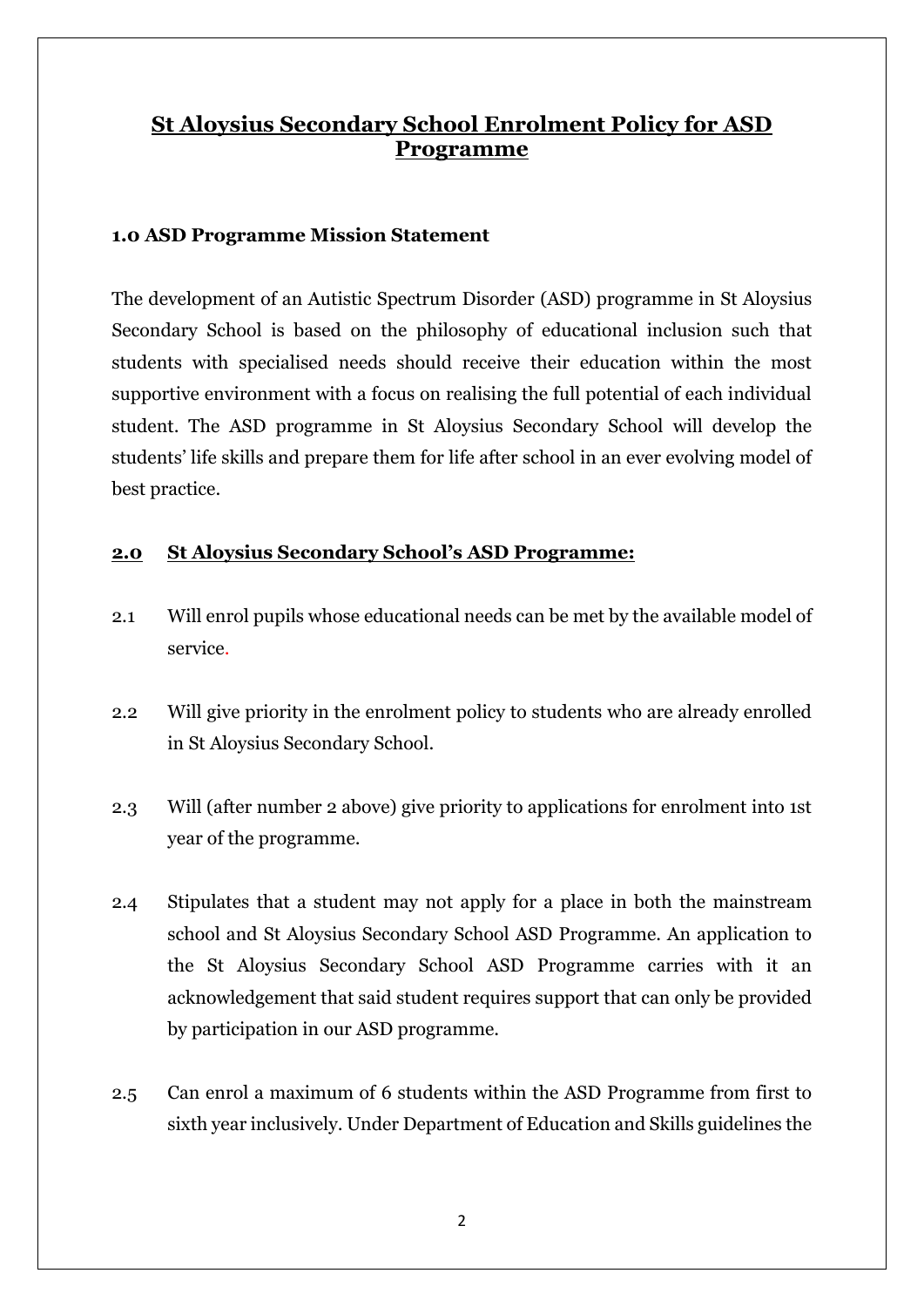maximum number of students enrolled in the ASD special class of the St Aloysius Secondary School ASD Programme is 6 students.

2.6 In cases where the attendance of a student enrolled in the ASD programme is of a nature that causes the ASD programme Staff and School Management to be significantly concerned about her commitment and engagement to the programme, the impact on the attendance/non-attendance on the progress of the other students enrolled on the programme, and the possibility that a place is being denied to a more suitable applicant, the case for the students removal from the programme will be referred to the Board of Management after consultation with the parents/guardians.

#### **3.0 Enrolment Procedures:**

- 3.1. St Aloysius Secondary School current Admission Policy.
- 3.2 St Aloysius Secondary School requires that all applications are accompanied by documentary evidence that proves conclusively establishes that the applicant has been diagnosed with an Autistic Spectrum Disorder in accordance with DSM IV, DSM V or ICD 10 by an approved multi-disciplinary team, specialist / team of specialists in the fields of educational psychology / clinical psychology / child psychiatry. We require that parents/guardians of applicant pupils provide the school with a full, written original diagnostic history. Psychological reports / Occupational Therapy reports / Speech and Language Therapy reports, or any other reports, which refer to the original diagnosis, will not be accepted in lieu of the original written diagnosis.
- 3.3 In order to best support students and without affecting their eligibility for a place in the St Aloysius Secondary School ASD Programme we require that we are made aware of:
- i. Any additional medical conditions and / or dietary restrictions / requirements that the individual may have.
- ii. Any medications that the applicant pupils may be in receipt of either at home or in the course of the school day.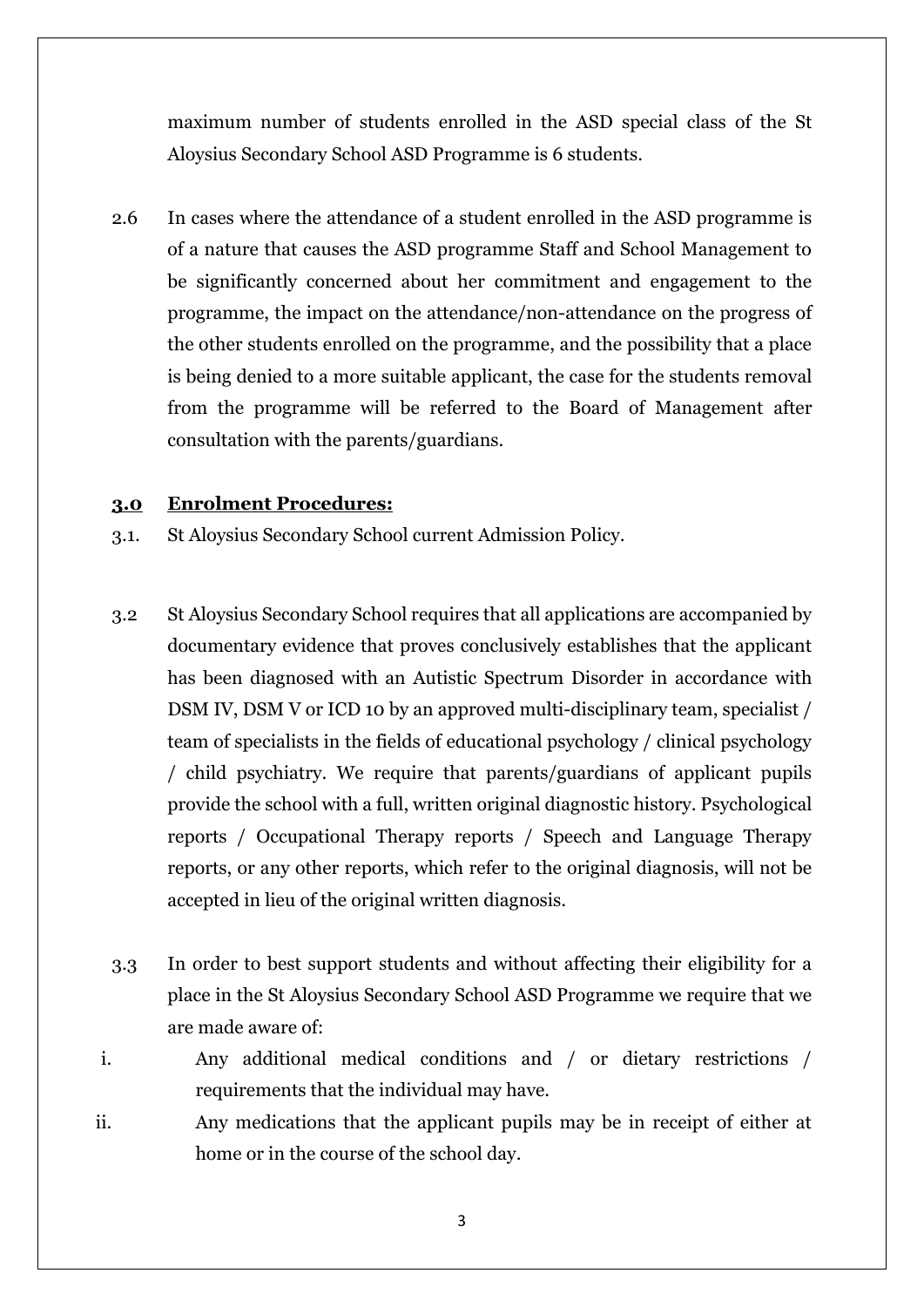- iii. In order to determine our School's suitability for a student we require that applicant students have School Transition Reports completed by a psychologist in conjunction with the feeder school and parents/guardians. iv. School Transition Report: but it is especially important for applicant students whose most recent psychological, cognitive, multi-disciplinary, educational, developmental, clinical assessment etc. are more than three years old by the September of the enrolling year in question.
- v. School Transition Report and most recent psychological/cognitive/multidisciplinary etc. assessment must recommend placement in an ASD special class in a mainstream post-primary setting. The St Aloysius Secondary School ASD programme is not designed to meet the educational needs of students with a recommendation for a special school placement. Students with a recommendation for an ASD class will be given priority over students with a joint recommendation for an ASD class and/or a Special School.
	- 3.2 Where a School Transition Report is not available the student's current school will be asked to complete a School Transition Report. Applications without a "Statement of Need" or school completed School Transition Report where needed may be affected by their absence.
	- 3.3 In September of the year prior to potential entry into the St Aloysius Secondary School ASD Programme staff will contact both the parents/guardians of the applicant student and subsequently their school to arrange a school visit. Parents/guardians will be made fully aware of the date, time and nature of this visit.
	- 3.4 In order to determine the School's suitability for a student we require that the Principal and/or selected member/members of the ASD Programme staff are facilitated in interviewing the Principal of the feeder school and/or any other school personnel (such as mainstream teachers, resource teachers and Special Needs Assistants) who are deemed to have played a significant role in the applicant pupil's education to that point. Consultation with the SENO will also be part of this process.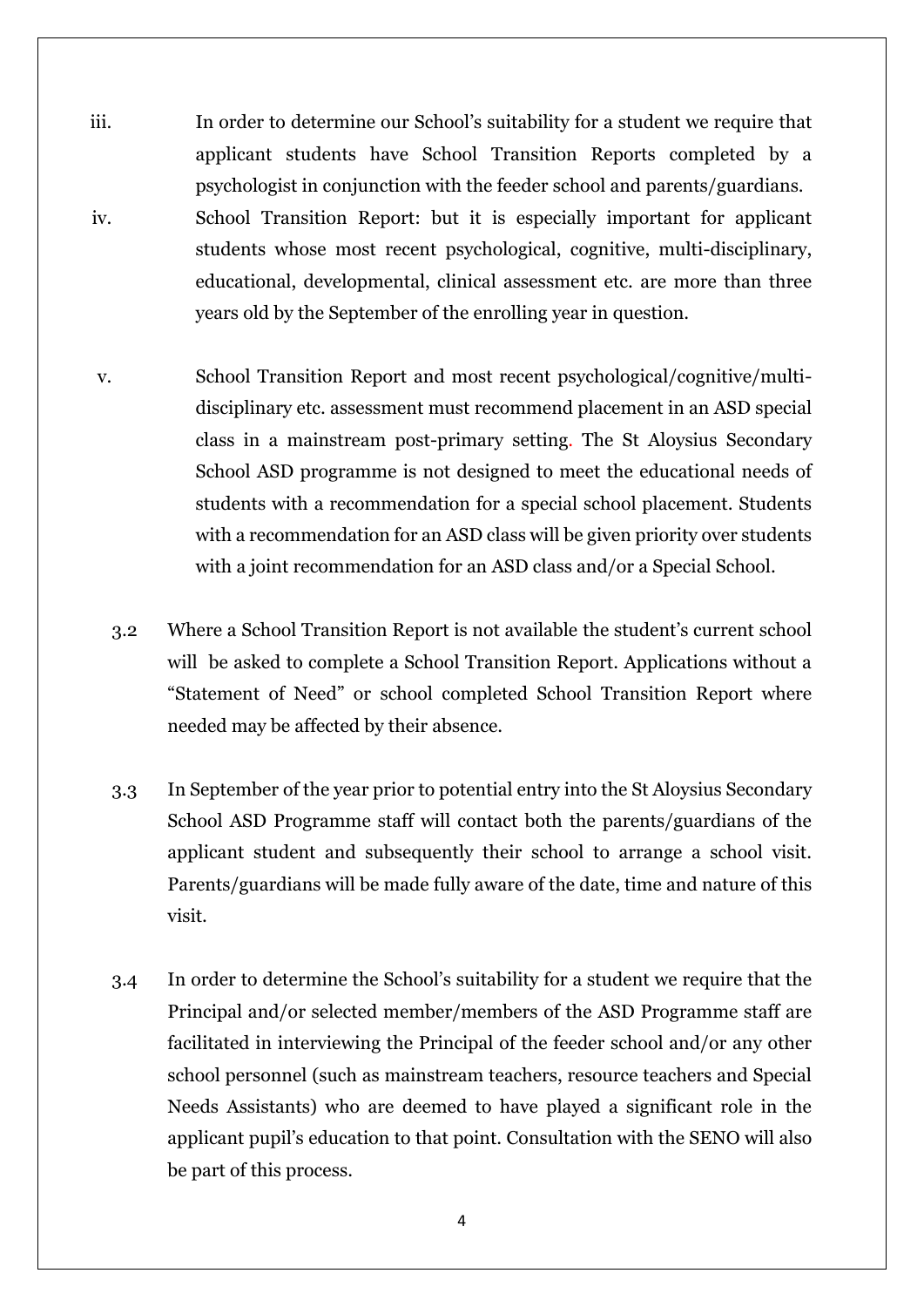- 3.5 To determine the School's our suitability for a student we require that the parents/guardians of the applicant pupil, and the Principal of the feeder school, agree to facilitate a selected member/members of the ASD team in conducting as many observations as appropriate of the pupil in her current educational placement.
- 3.6 In order to determine the School's suitability for a student we require that the feeder school, with parental permission, supply the St Aloysius Secondary School ASD Programme staff with copies of the applicant students' work, their up to date attainments and their most recent IEP.
- 3.7 Parents/guardians of applicant students will be informed of the outcome f their application within ten working days of relevant steering committee meeting, who review each application to ensure adherence to this policy.
- 3.8 Parents/guardians of students offered a place in the St Aloysius Secondary School ASD Programme must inform St Aloysius Secondary School of their decision to accept or turn down a place in the St Aloysius Secondary School ASD Programme within ten working days of the offer letter date.
- 3.9 Once a student has been offered a place on the programme she will be invited to participate in a transition programme the following May in St Aloysius Secondary School. We regard students' participation in the transition programme to be essential in ensuring their smooth transition to their new environment, as well as in facilitating ASD Programme staff in making any necessary academic/other reasonable accommodations for the pupil in a preemptive and responsible manner.

#### **4.0 Enrolment of First Years into the ASD Programme**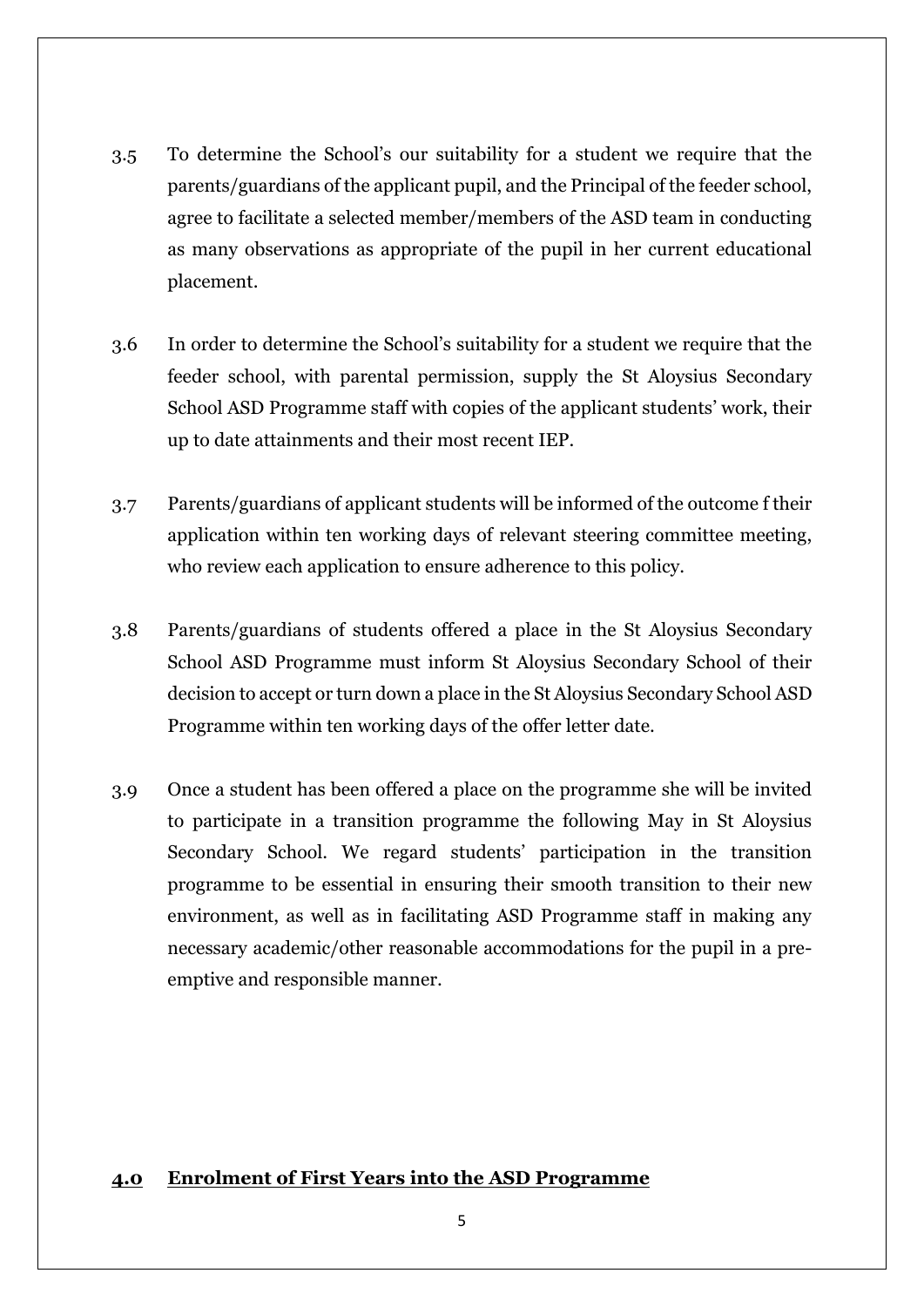- 4.1 Only applications from 6th Class Primary School will be considered.
- 4.2 All applications must be received by St Aloysius Secondary School on or before 30th November of the preceding year for which the application is being made.
- 4.3 Students who apply must have a diagnosis of Autistic Spectrum Disorder *(*DSM-IV, DSM-V/ICD 10*)* and supporting original documentation in order to be considered for enrolment in the St Aloysius Secondary School ASD Programme. This documentation being in-date (in the previous 3 years) can be a determining factor in the allocation of places. Students must also have a written recommendation for placement in an ASD special class in a mainstream secondary school setting.
- 4.4 Students who apply must have learning needs of not less than mild general learning disability in order to be considered for enrolment in the St Aloysius Secondary School ASD Programme and will be enrolled subject to the suitability of the St Aloysius Secondary School ASD Programme to meet their needs.
- 4.5 Students who apply must in the judgement of the St Aloysius Secondary School Steering Committee have an ability to meaningfully participate in mainstream classes in order to be considered for enrolment in the St Aloysius Secondary School ASD Programme.
- 4.6 Students must have a reasonable expectation of being able to follow school rules to be considered for enrolment in the St Aloysius Secondary School ASD Programme.
- 4.7 Priority will be given to those students who are in the judgement of the St Aloysius Secondary School ASD Programme Steering Committee most able to meaningfully participate in mainstream classes and education but would be unable to do so without the support provided by the St Aloysius Secondary School ASD Programme.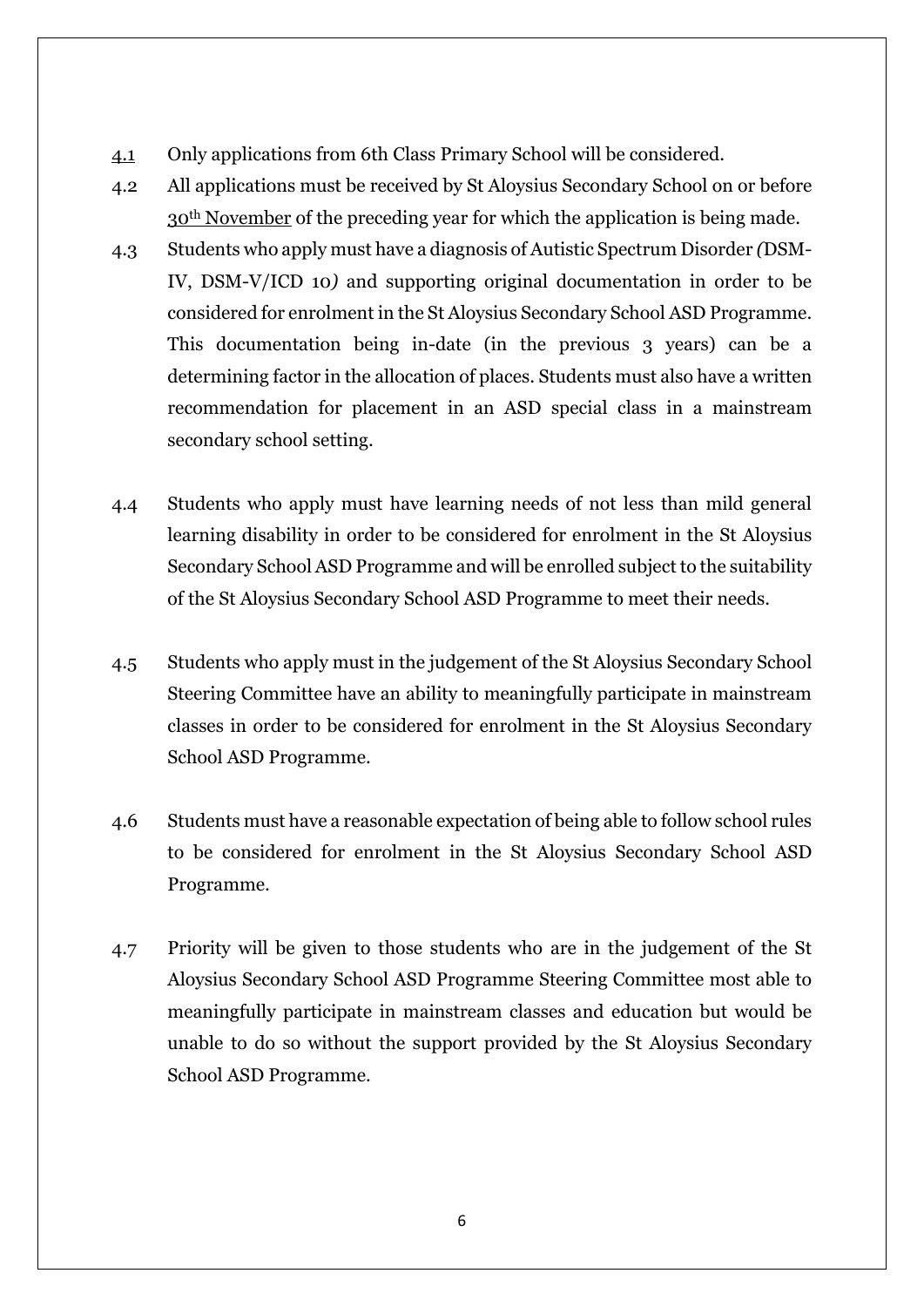- 4.8 Where the number of students meeting the above criteria to an equal degree exceeds the number of places available priority will be given in accordance with the criteria of mainstream enrolment policy: 1. Applicants with siblings already in the school.
	- 2. Applicants attending the feeder schools listed below.
- 4.9 The Principal of St Aloysius Secondary School and the ASD Programme teaching staff will carry out the enrolment procedures as set out in the criteria for mainstream selection.
- 4.10 Following the finalisation of these procedures the applicants(s) will be brought to the steering committee for the selection of those students who will be offered places in the St Aloysius Secondary School ASD Programme.
- 4.11 In making its decision, the steering committee will have regard for relevant Department of Education and Skills guidelines in relation to special class size and staffing provisions and/or any other relevant requirements concerning accommodation, including physical space and the health and welfare of existing and prospective students.
- 4.12 All applications, offers of enrolment and continuing enrolment are subject to signing of, adherence to and ability to adhere to the school's Code of Behaviour.
- 4.13 The steering committee and Board of Management of St Aloysius Secondary School respect the rights of the existing school community and students already enrolled. This will be taken into account when assessing entry into the St Aloysius Secondary School ASD Programme.
- 4.14 If the number of the children on the list of applicants exceeds the number of places available the following ranked criteria will apply 1. Applicants with siblings already in the school.
	- 2. Applicants attending the feeder schools listed below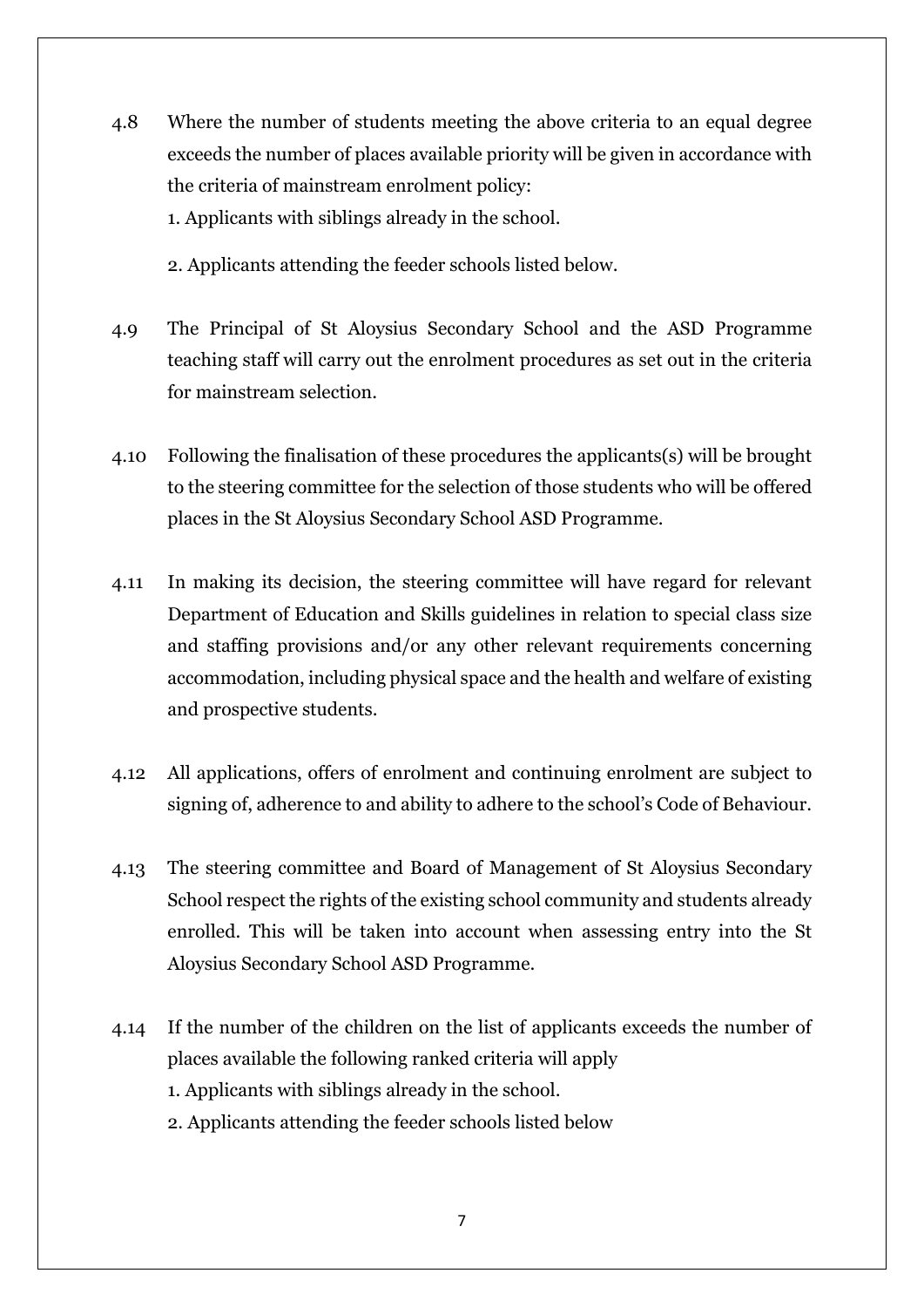#### **5.0 Feeder Primary Schools**

- 1. St. Marie's of the Isle, Bishop Street, Cork.
- 2. Greenmount National School, Greenmount, Cork.
- 3. Glasheen Girls National School, Glasheen Road, Cork.
- 4. Togher Girls National School, Togher, Cork.
- 5. Other primary schools.

#### 6.0 **On-going review of students in the ASD Programme**

- 6.1 As learning needs may change over time, a student's enrolment in the St Aloysius Secondary School ASD programme will be kept under continual review by the school. This review will be on an ongoing basis (but at a minimum, a review will take place once a year) and will include a careful examination of the student's progress in achieving her learning targets.
- 6.2 This review process will consider the student's progress and the St Aloysius Secondary School ASD Programme's ability to meet her needs and deliver the most beneficial educational programme.
- 6.3 The review will include regular assessing of:
	- The academic, social and behavioural benefits of the student being enrolled in the St Aloysius Secondary School ASD Programme.
	- The level and quality of mainstream participation.
	- Students' progression through IEPs.
- 6.4 The review will include the student's views and those of parents, teachers and other relevant professionals. The review will look at the suitability of the special class placement and whether the student's needs might be best addressed in a mainstream setting or whether a more supported setting is required (e.g. special school setting).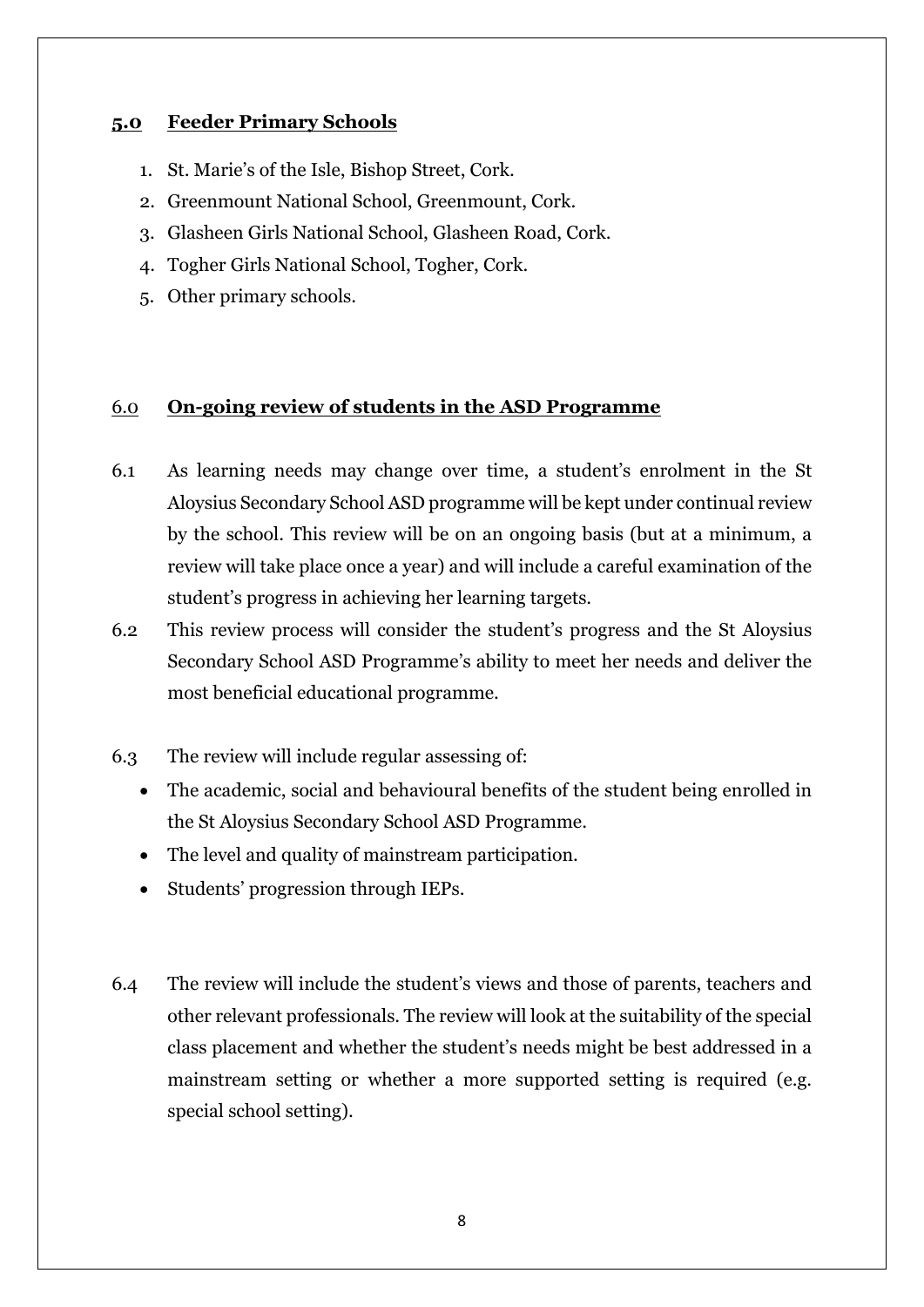- 6.5 In cases where it is our professional opinion that a student is not benefitting from her place in the St Aloysius Secondary School ASD Programme this will be discussed with parents and referred to the Board of Management to assess suitability for continuance on the programme. It will also be referred to the relevant ASD service for review.
- 6.6 Following a decision that the special class is no longer the most appropriate placement, a student may move to:
	- a mainstream class in the same school or
	- a mainstream class in a school more local to the student's home or
	- a different category of special class or
	- a special school
- 6.7 Where the change involves a move to a different school, parents should apply to enrol their child in the new school and the student should remain in the existing special class until the new placement is organised. St Aloysius Secondary School will help support the student's transition to a more suitable placement e.g. mainstream or special school.
- 6.8 The school should also notify the SENO when a student has left a special class, either to return to mainstream or enrol in another school, as this creates a vacancy in a special class that can be utilised for another student who may need it.
- 6.9 The rules for the maximum period that a student can be educated in a special class are generally the same as those for mainstream primary and post-primary classes.
- 6.10 Relevant parents are informed by the SENO and school of the location of special classes that have places available. Parents should also be informed that enrolment of their child will be subject to the particular school's enrolment policies.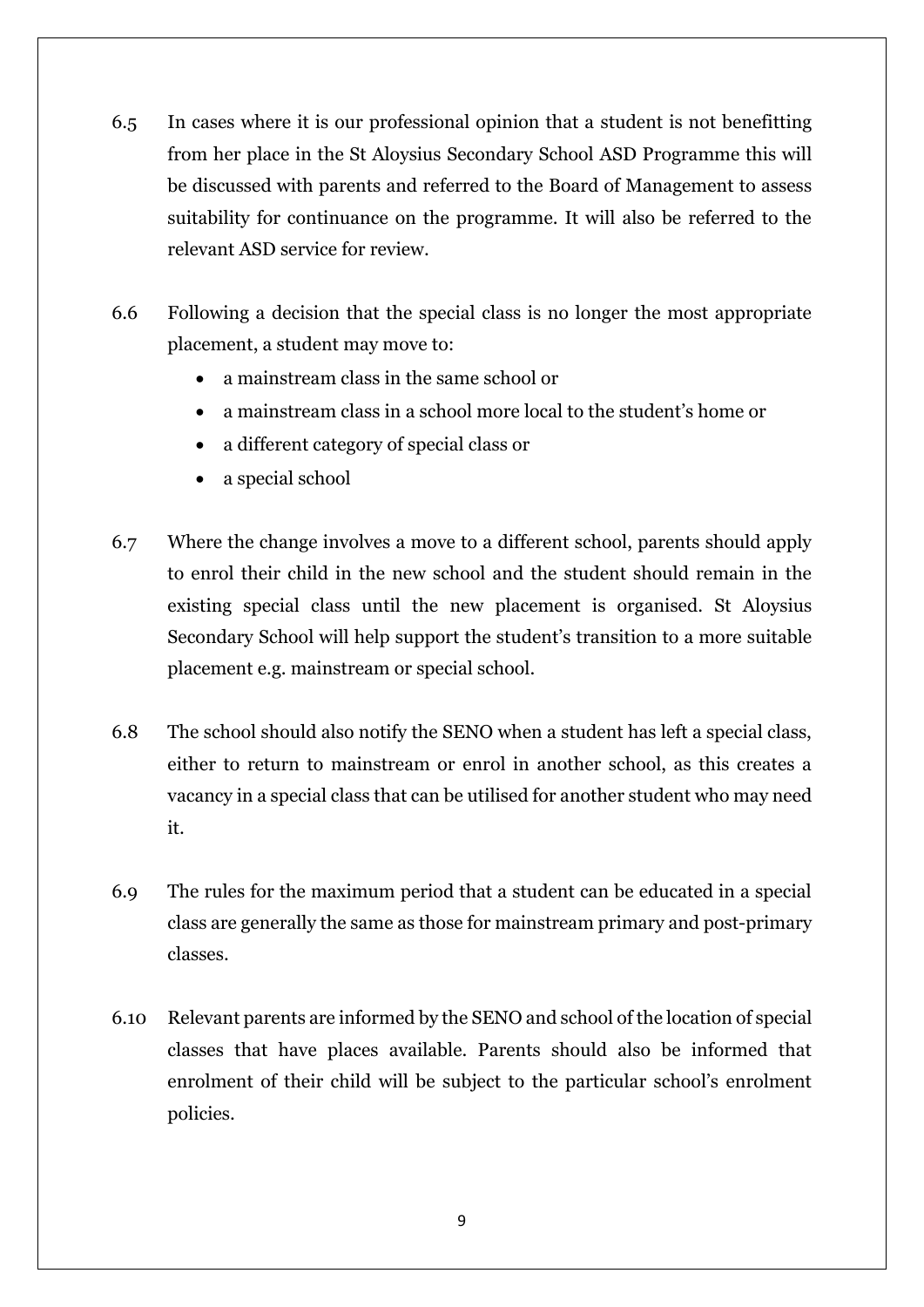## **7.0 Referrals to Board of Management**

- 7.1 Applications in the following instances will be referred to the Board of Management for decision:
	- Late Applications
	- Refused a place in first year in another post primary school
	- Matters relating to adequacy of the professional services to meet the needs of particular applicants.

### **8.0 Appeal**

- 8.1 Decisions of the steering committee may be appealed to the Board of Management.
- 8.2 Decisions of the Board of Management may be appealed to the Department of Education and Skills.

#### **9.0 Procedures**

In addition to fulfilment of the Enrolment Procedures in section 3 herein, enrolments will only be finalised and confirmed following:

- 9.2 Submission of a completed application form by requested date.
- 9.3 Attendance at an enrolment interview as notified.
- 9.4 Consent to educational records being made available by previous schools and to professional assessment being undertaken and reports provided if requested.
- 9.5 Attendance at enrolment assessment tests as required.
- 9.6 All applicants must supply the following enrolment requirements:
	- Signed copy of Code of Behaviour and Discipline
	- Birth Certificate
	- File photographs
	- Completion of school transport application where applicable
- 9.7 Additionally, for enrolment in years other than first year
	- Two most recent term (or similar) reports
	- Reasons for seeking transfer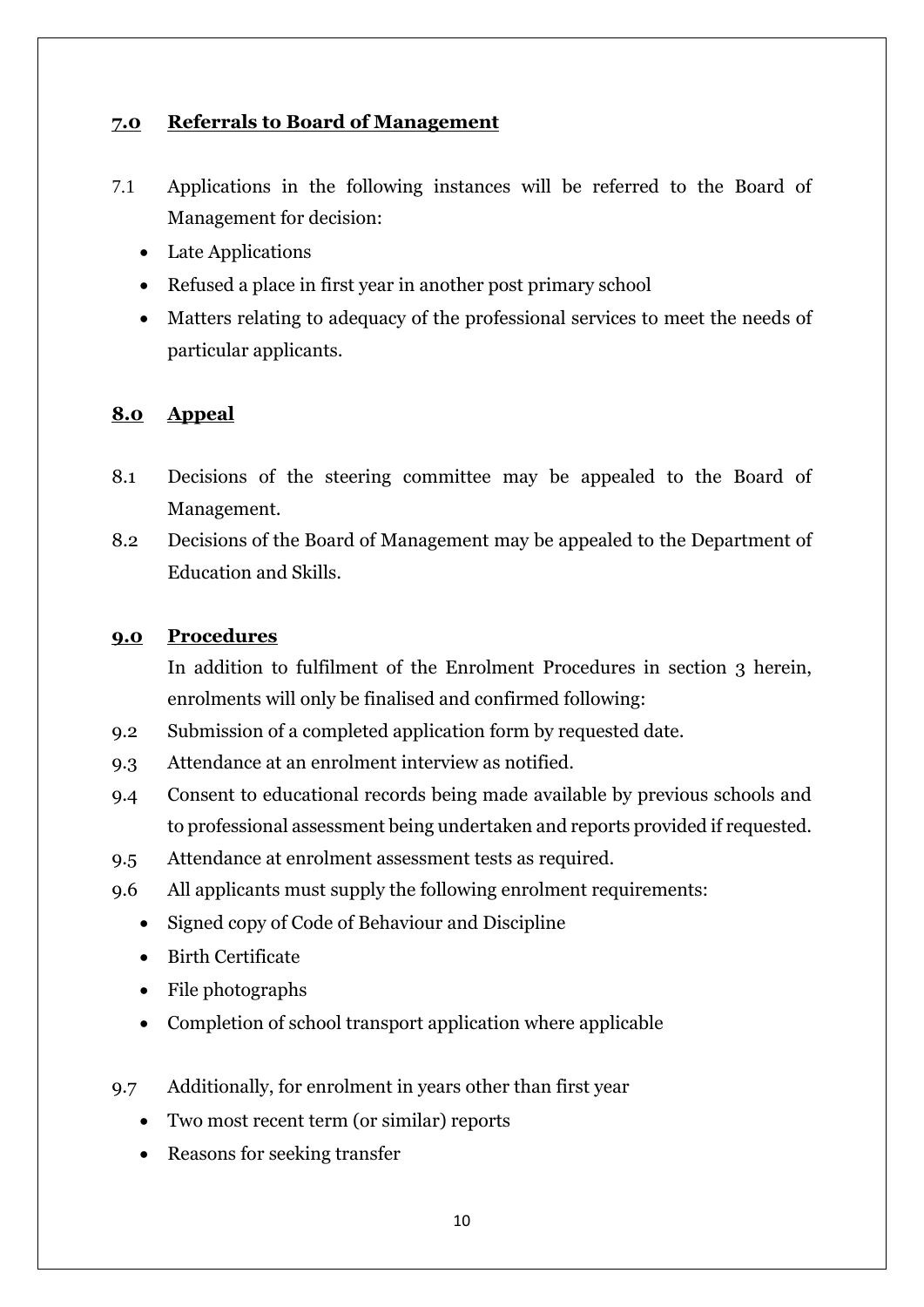- Report from Principal of the last school/centre attended, giving reasons for leaving that school/centre.
- Completion of notification of enrolment form for submission to SENO
- Completion of school transport application where applicable

## **10.0 Exceptional Cases**

- 10.1 The Board of Management of St Aloysius Secondary School reserves the right to refuse enrolment, to rescind an offer of enrolment or current enrolment to any student, in exceptional cases. Such an exceptional case could arise where either:
	- The child has special needs such that, even with additional resources available from the Department of Education and Skills, the school cannot meet such needs and/or provide the student with an appropriate education, or
	- In the opinion of the Board of Management, the student poses an unacceptable risk to herself, to other students, to school staff or to school property.

Ratified by the Board of Management on: 8th November 2017

Chairperson, Board of Management: An tUasal Seán Ó Broin

Appendix 1